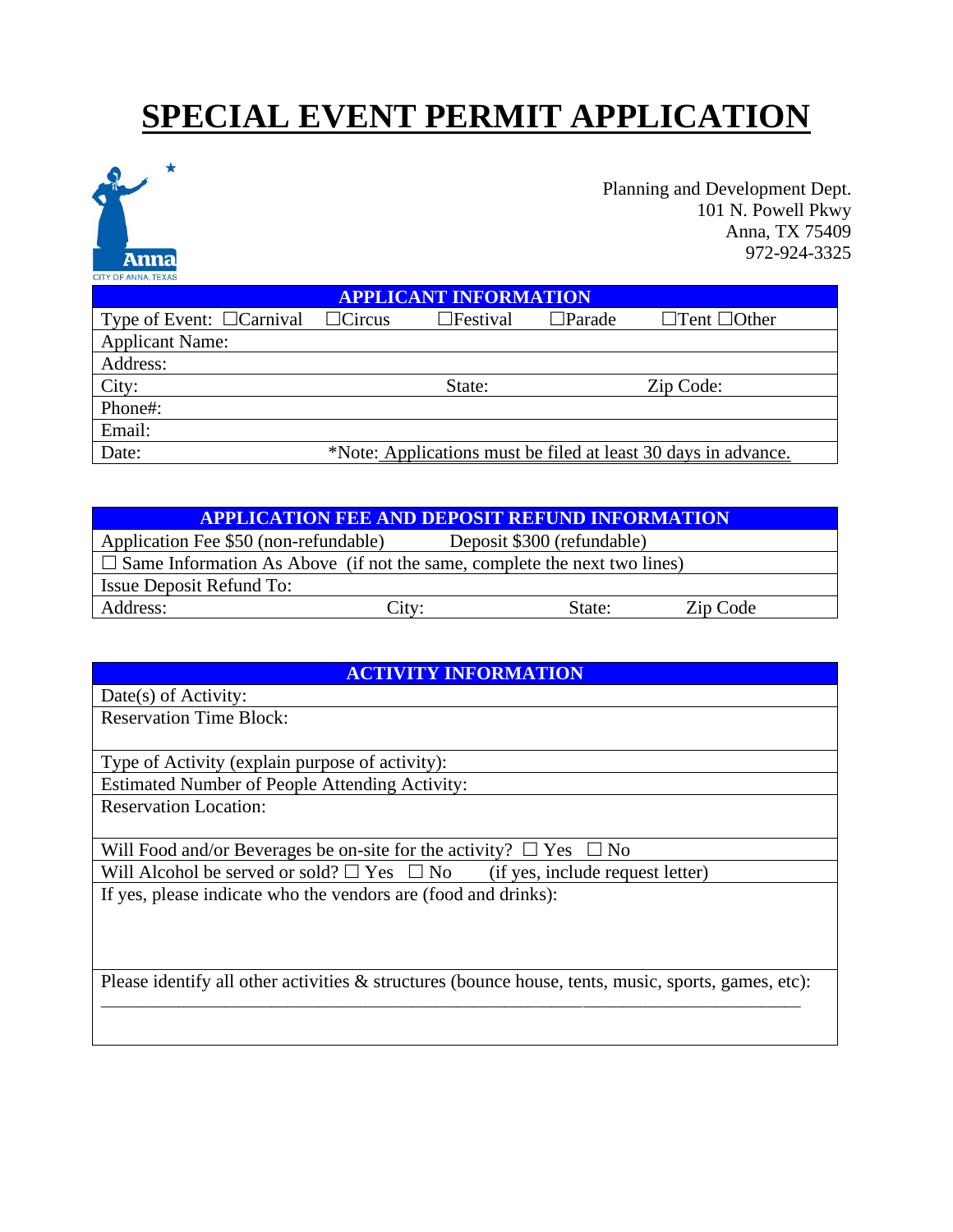

## **SPECIAL EVENT RULES**

#### **Booths, Tents, or Canopies:**

If your event will include any tents or canopies, please provide a copy of the "Certificate of Fire Retardant" for each such device when submitting the permit application. All booths that will be cooking on-site, must meet all applicable fire codes for the City of Anna. Fire extinguishers must be supplied and are required for entry.

#### **Food and Beverages:**

All vendors must be in compliance with all state and local laws. A copy of appropriate licenses should be on site during the event. The Applicant shall provide with this application a list of all food and beverage vendors participating in the event so that the vendors can be pre-approved through the County Health Department.

#### **Alcoholic Beverages:**

 Alcohol consumption or sales is prohibited on City property including parks, a public street, sidewalk or parking area adjacent to a public park, unless expressly authorized by the written permission of the City Council authorizing consumption of alcohol in a City Park in connection with an approved Special Event.

#### **Security, Crowd Control, and Traffic Control:**

The applicant may be required to provide police officers for security, crowd control, and traffic control at the Special Event. Expenses for the Officers will be paid by the event organizers. The total number of police officers working the Special Event is determined by the City of Anna Police Chief. Planning variables include: the estimated number of people, the availability of alcoholic beverages, topography and size of the event, weather conditions, the time of day during which the Special Event is held, the need for street closures or re-routing of vehicular or pedestrian traffic, and the history of the Special Event.

#### **Insurance:**

Insurance is required for all special events at which the attendance is estimated at over 250 people. It may be required for events with fewer people if food or alcohol is sold or given away or activities are of a physical nature that would warrant insurance. The City reserves the right to review and determine amount of coverage required based on level of activity at the Special Event.

Each policy will name the City of Anna as an additional insured and a copy of the Certificate of Insurance will be submitted to City Hall one week before the event start date.

#### **Indemnity Agreement:**

**As a condition of the Special Event Permit being issued, the Applicant acknowledges that he/she has voluntarily applied for a Special Event Permit that in consideration of the privileges associated therewith, Applicant agrees to PROTECT, DEFEND, INDEMNIFY, and HOLD HARMLESS, the City of Anna, its officers, agents, and employees, from and against any claim, proceeding, cause of action, judgment, penalty, or any other cost or expense arising or growing out of , associated or in connection to the Special Event. The indemnification includes, but is not limited to, losses, damage, or liability on account of injury, death or otherwise, to any person or damage to any property, arising from any negligent act, error or omission of the undersigned, its officers, employees or agents, arising out of, resulting from, or**